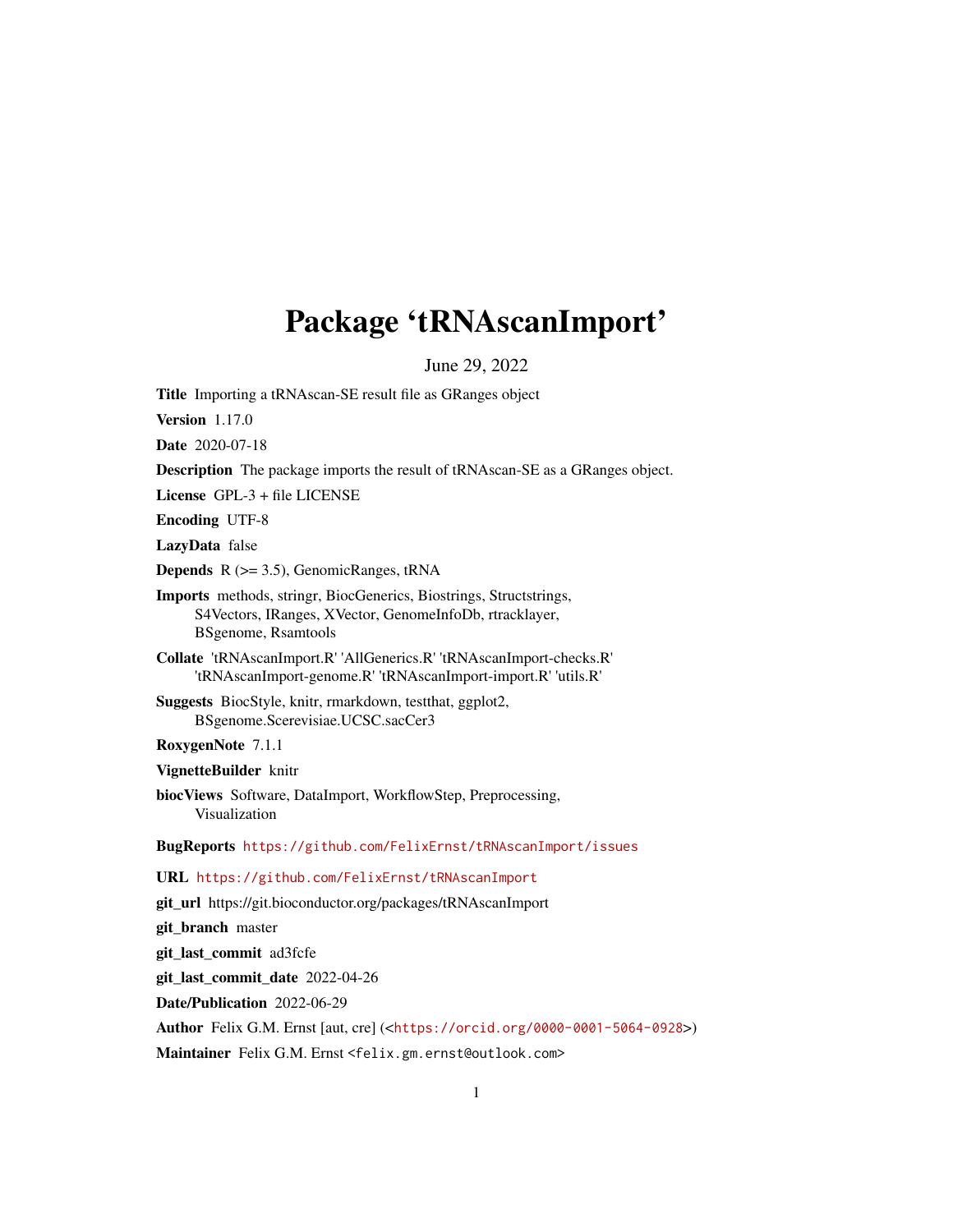### <span id="page-1-0"></span>R topics documented:

| Index | - 6                                                                                                             |  |
|-------|-----------------------------------------------------------------------------------------------------------------|--|
|       |                                                                                                                 |  |
|       |                                                                                                                 |  |
|       |                                                                                                                 |  |
|       | get.tRNA precursor $\ldots \ldots \ldots \ldots \ldots \ldots \ldots \ldots \ldots \ldots \ldots \ldots \ldots$ |  |

get.tRNAprecursor *Get tRNA precursor sequences*

#### Description

get.tRNAprecursor retrieves tRNA precursor sequences from genomic sequences. The length of 5'- and 3'-overhangs can be specifid individually. The output is checked for validity against the tRNA sequences as reported by tRNAscan.

The chromosomes names of tRNAscan input and genome sequences must be compatible.

#### Usage

```
get.tRNAprecursor(
  input,
  genome,
  add.5prime = 50L,
  add.3prime = add.5prime,
  trim.intron = FALSE
)
```
#### Arguments

| input                  | a compatible GRanges object                                                                                                                                          |
|------------------------|----------------------------------------------------------------------------------------------------------------------------------------------------------------------|
| genome                 | a BSgenome object, a DNAStringSet object, a FaFile object or a character vec-<br>tor with a single value referncing a file, which can be coerced to a FaFile object. |
| add.5prime, add.3prime | the length of overhangs as a single integer value each. (default add. 5prime =<br>50L)                                                                               |
| trim.intron            | TRUE or FALSE: Should intron sequences be included in the precursor sequences?<br>$(default trim.intron = FALSE)$                                                    |

#### Value

a DNAStringSet object, containing the precursor sequences.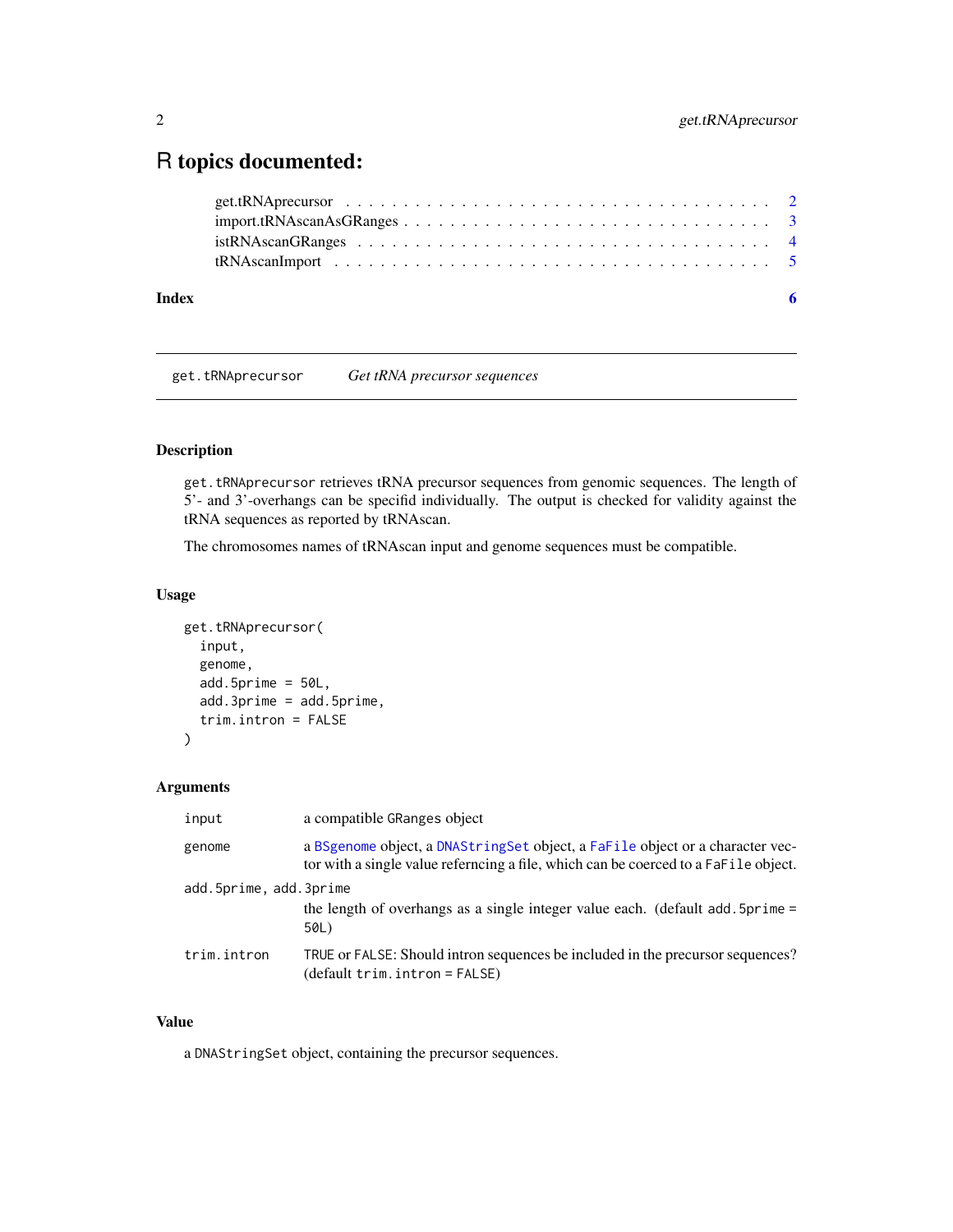#### <span id="page-2-0"></span>Examples

```
library(BSgenome.Scerevisiae.UCSC.sacCer3)
file <- system.file("extdata",
                    file = "yeast.tRNAscan",
                    package = "tRNAscanImport")
gr <- tRNAscanImport::import.tRNAscanAsGRanges(file)
genome <- getSeq(BSgenome.Scerevisiae.UCSC.sacCer3)
names(genome) <- c(names(genome)[-17],"chrmt")
get.tRNAprecursor(gr, genome)
# this produces an error since the seqnames do not match
## Not run:
genome <- BSgenome.Scerevisiae.UCSC.sacCer3
names(genome) <- c(names(genome)[-17],"chrmt")
get.tRNAprecursor(gr, genome)
## End(Not run)
# ... but it can also be fixed
genome <- BSgenome.Scerevisiae.UCSC.sacCer3
seqnames(genome) <- c(seqnames(genome)[-17],"chrmt")
get.tRNAprecursor(gr, genome)
```
import.tRNAscanAsGRanges

*Importing a tRNAscan output file as a GRanges object*

#### Description

The function import.tRNAscanAsGRanges will import a tRNAscan-SE output file and return the information as a GRanges object. The reported intron sequences are spliced from the result by default, but can also returned as imported.

The function tRNAScan2GFF formats the output of import.tRNAscanAsGRanges to be GFF3 compliant.

tRNAscanID generates a unique tRNA ID, which is like the format used in the SGD annotation

t\*AminoAcidSingleLetter\*(\*Anticodon\*)\*ChromosomeIdentifier\*\*optionalNumberIfOnTheSameChromosome\*

Example: tP(UGG)L or tE(UUC)E1.

#### Usage

```
import.tRNAscanAsGRanges(input, as.GFF3 = FALSE, trim.intron = TRUE)
```
tRNAscan2GFF(input)

tRNAscanID(input)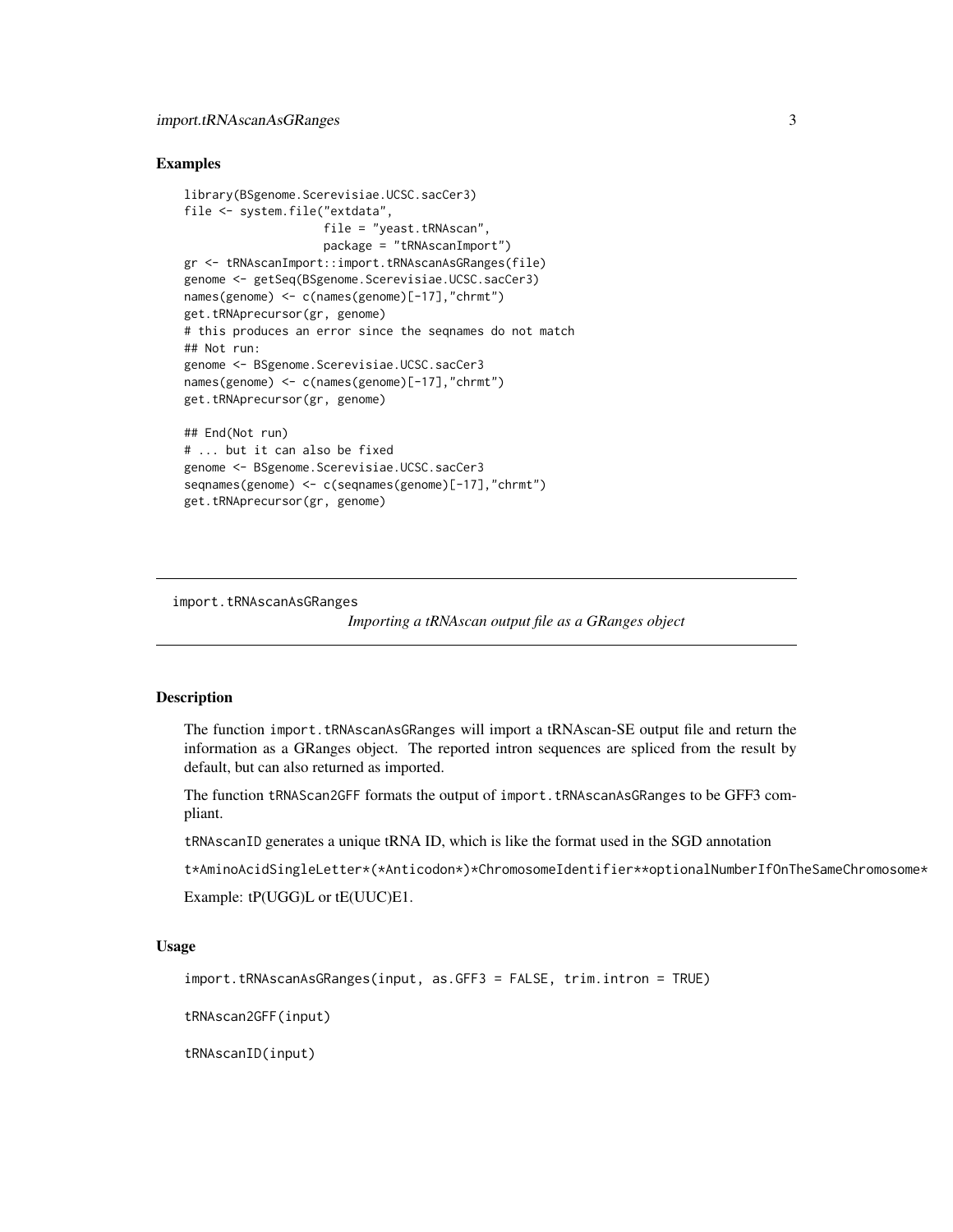#### <span id="page-3-0"></span>**Arguments**

| input       | • import.tRNAscanAsGRanges: a tRNAscan-SE input file<br>• tRNAscan2GFF: a compatible GRanges object such as the output of import, tRNAscanAsGRanges                                                                                                        |
|-------------|------------------------------------------------------------------------------------------------------------------------------------------------------------------------------------------------------------------------------------------------------------|
| as.GFF3     | optional logical for import.tRNAscanAsGRanges: returns a gff3 compatible<br>GRanges object directly. (default: as. GFF3 = FALSE)                                                                                                                           |
| trim.intron | optional logical for import.tRNAscanAsGRanges: remove intron sequences.<br>This changes the tRNA length reported. To retrieve the original length fo the<br>tRNA gene, use the width () function on the GRanges object. (default: trim.intron<br>$=$ TRUE) |

#### Value

a GRanges object

#### References

Chan, Patricia P., and Todd M. Lowe. 2016. "GtRNAdb 2.0: An Expanded Database of Transfer Rna Genes Identified in Complete and Draft Genomes." Nucleic Acids Research 44 (D1): D184–9. doi:10.1093/nar/gkv1309.

Lowe, T. M., and S. R. Eddy. 1997. "TRNAscan-Se: A Program for Improved Detection of Transfer Rna Genes in Genomic Sequence." Nucleic Acids Research 25 (5): 955–64.

#### Examples

```
gr <- import.tRNAscanAsGRanges(system.file("extdata",
                               file = "yeast.tRNAscan",
                               package = "tRNAscanImport"))
gff <- tRNAscan2GFF(gr)
identical(gff,import.tRNAscanAsGRanges(system.file("extdata",
                               file = "yeast.tRNAscan",
                               package = "tRNAscanImport"),
                               as.GFF3 = TRUE)
```
istRNAscanGRanges *tRNAscan compatibility check*

#### Description

istRNAscanGRanges checks whether a GRanges object contains the information expected for a tRNAscan result.

#### Usage

istRNAscanGRanges(gr)

## S4 method for signature 'GRanges' istRNAscanGRanges(gr)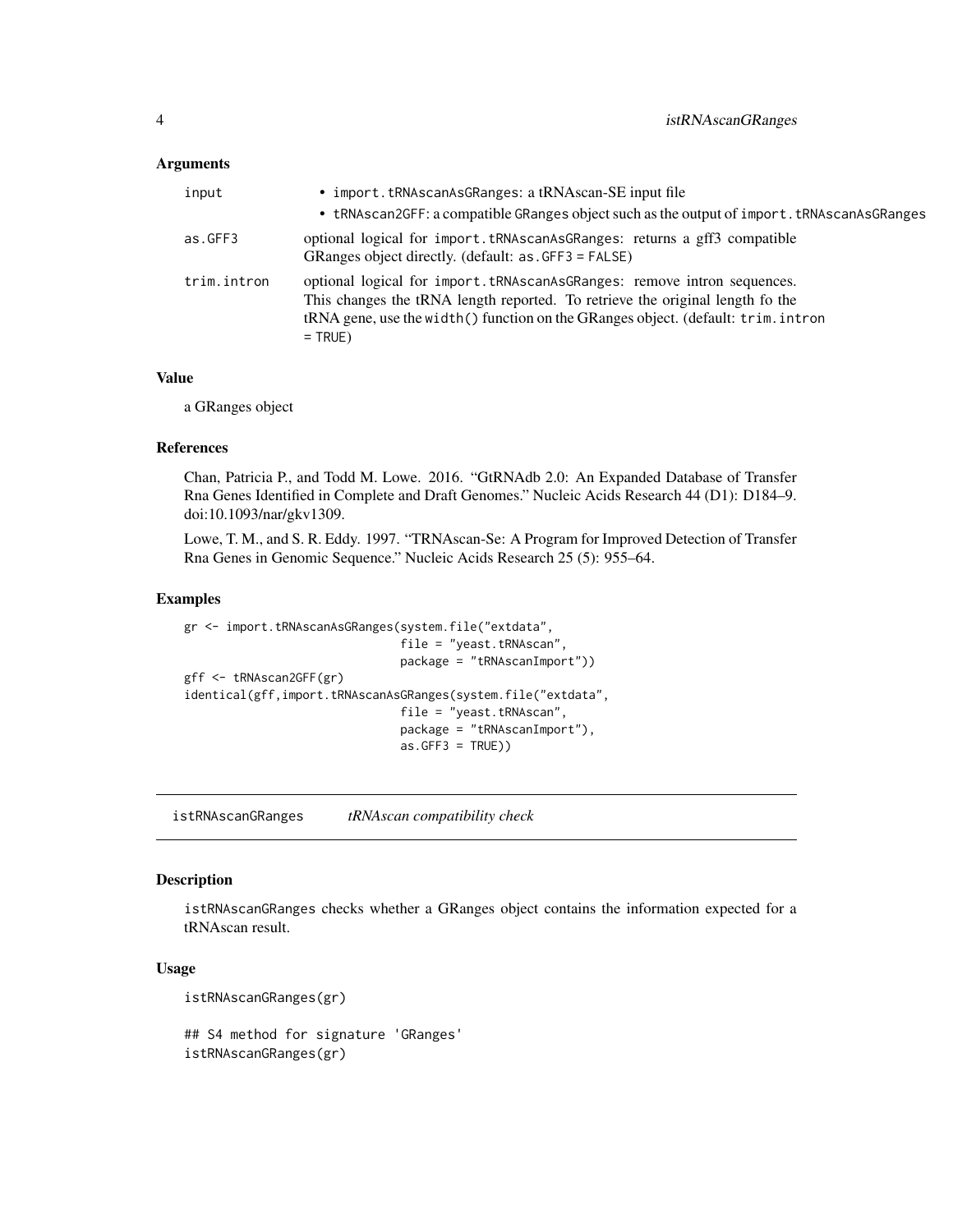#### <span id="page-4-0"></span>tRNAscanImport 5

#### Arguments

gr the GRanges object to test

#### Value

a logical value

#### Examples

```
file <- system.file("extdata",
                    file = "yeast.tRNAscan",
                    package = "tRNAscanImport")
gr <- tRNAscanImport::import.tRNAscanAsGRanges(file)
istRNAscanGRanges(gr)
```
tRNAscanImport *tRNAscanImport: Importing tRNAscan-SE output as GRanges*

#### Description

tRNAscan-SE can be used for prediction of tRNA genes in whole genomes based on sequence context and calculated structural features. Many tRNA annotations in genomes contain or are based on information generated by tRNAscan-SE, for example the current SGD reference genome sacCer3 for Saccharomyces cerevisiae. However, not all available information from tRNAscan-SE end up in the genome annotation. Among these are for example structural information, additional scores and the information, whether the conserved CCA-end is encoded in the genomic DNA. To work with this complete set of information, the tRNAscan-SE output can be parsed into a more accessible GRanges object using 'tRNAscanImport'.

#### Manual

Please refer to the tRNAscanImport vignette for an example how to work and use the package: [tRNAscanImport](../doc/tRNAscanImport.html)

#### Author(s)

Felix G M Ernst [aut]

#### References

Chan, Patricia P., and Todd M. Lowe. 2016. "GtRNAdb 2.0: An Expanded Database of Transfer Rna Genes Identified in Complete and Draft Genomes." Nucleic Acids Research 44 (D1): D184–189.. doi:10.1093/nar/gkv1309.

Lowe, T. M., and S. R. Eddy. 1997. "TRNAscan-Se: A Program for Improved Detection of Transfer Rna Genes in Genomic Sequence." Nucleic Acids Research 25 (5): 955–964.